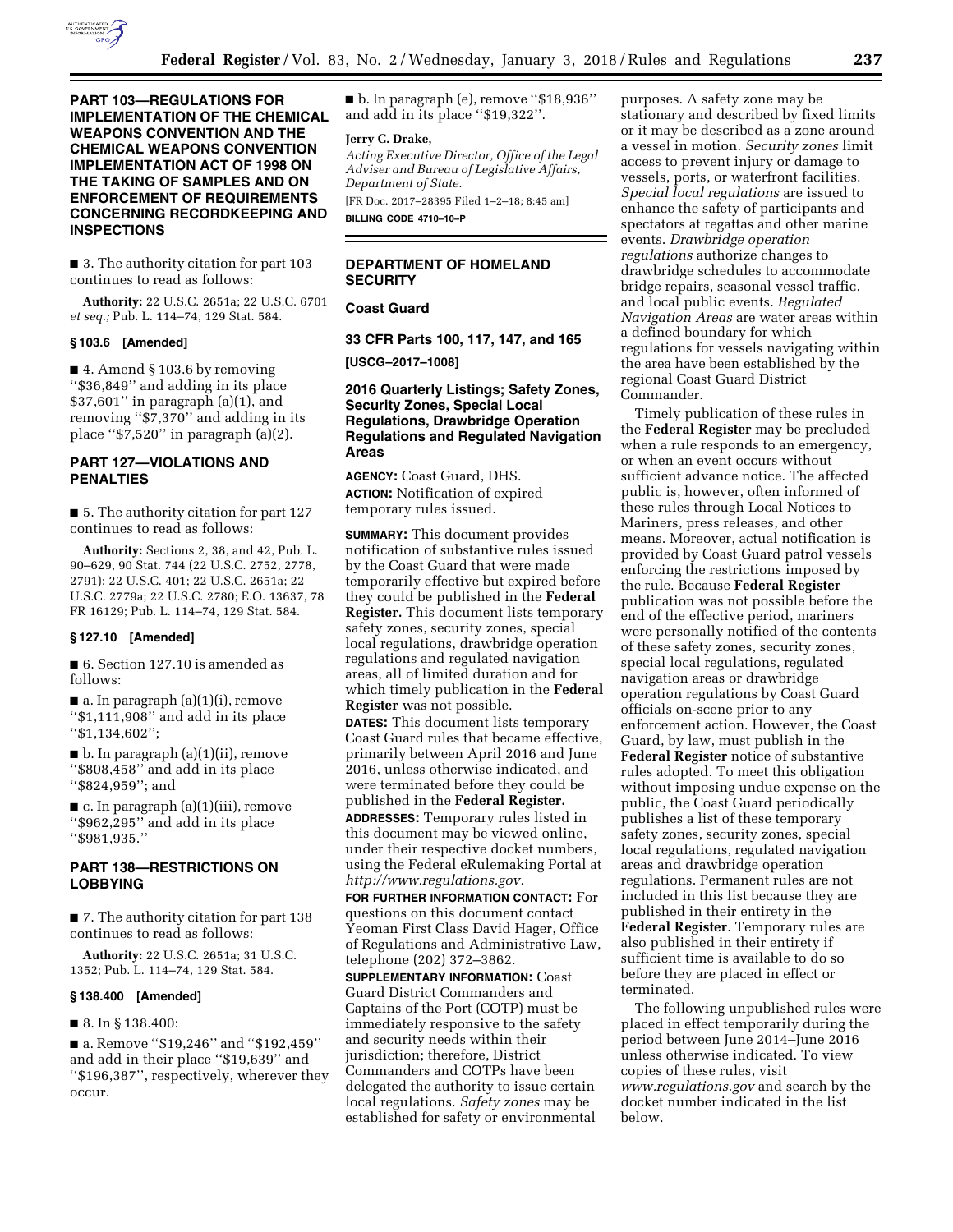۲

| Docket No.                       | Type                                                                    | Location                               | Effective date         |
|----------------------------------|-------------------------------------------------------------------------|----------------------------------------|------------------------|
| USCG-2014-0456                   | Safety Zones (Part 147 and 165)                                         |                                        | 6/17/2014              |
| USCG-2014-0478                   |                                                                         |                                        | 7/4/2014               |
| USCG-2014-0444                   |                                                                         |                                        | 7/5/2014               |
| USCG-2014-0457                   |                                                                         |                                        | 7/5/2014               |
| USCG-2014-0479                   | Safety Zones (Part 147 and 165)                                         |                                        | 7/16/2014              |
| USCG-2014-0724                   |                                                                         |                                        | 8/2/2014               |
| USCG-2015-0035<br>USCG-2016-0138 | Special Local Regulations (Part 100)<br>Safety Zones (Part 147 and 165) |                                        | 3/15/2015<br>5/29/2015 |
| USCG-2015-0530<br>$\cdots$       | Safety Zones (Part 147 and 165)                                         |                                        | 8/8/2015               |
| USCG-2015-0885                   | Safety Zones (Part 147 and 165)                                         |                                        | 9/24/2015              |
| USCG-2016-0133                   |                                                                         |                                        | 2/12/2016              |
| USCG-2016-0033                   | Safety Zones (Part 147 and 165)                                         |                                        | 2/16/2016              |
| USCG-2016-0118                   |                                                                         |                                        | 2/18/2016              |
| USCG-2016-0164                   |                                                                         |                                        | 3/1/2016               |
| USCG-2016-0180                   |                                                                         |                                        | 3/18/2016              |
| USCG-2015-1094<br>USCG-2016-0259 | Safety Zones (Part 147 and 165)                                         |                                        | 3/26/2016<br>4/1/2016  |
| USCG-2016-0176                   | Special Local Regulations (Part 100)                                    |                                        | 4/2/2016               |
| USCG-2016-0134                   | Special Local Regulations (Part 100)                                    |                                        | 4/3/2016               |
| USCG-2016-0175                   | Safety Zones (Part 147 and 165)                                         |                                        | 4/3/2016               |
| USCG-2016-0282<br>$\cdots$       |                                                                         |                                        | 4/5/2016               |
| USCG-2016-0278                   | Safety Zones (Part 147 and 165)                                         |                                        | 4/5/2016               |
| USCG-2011-0489                   | Safety Zones (Part 147 and 165)                                         |                                        | 4/7/2016               |
| USCG-2016-0260                   | Safety Zones (Part 147 and 165)                                         |                                        | 4/8/2016<br>4/9/2016   |
| USCG-2016-0243<br>USCG-2016-0273 | Safety Zones (Part 147 and 165)                                         |                                        | 4/10/2016              |
| USCG-2016-0325                   |                                                                         | Natchez Bridge, Lower Mississppi River | 4/13/2016              |
| USCG-2016-0300                   |                                                                         |                                        | 4/16/2016              |
| USCG-2014-0796                   |                                                                         |                                        | 4/21/2016              |
| USCG-2016-0240                   |                                                                         |                                        | 4/22/2016              |
| USCG-2016-0328                   | Special Local Regulations (Part 100)                                    |                                        | 4/22/2016              |
| USGC-2016-0034                   | Safety Zones (Part 147 and 165)                                         | Pago Pago Harbor, American Samoa       | 4/22/2016              |
| USCG-2016-0339                   | Special Local Regulations (Part 100)                                    |                                        | 4/23/2016              |
| USCG-2016-0336<br>USCG-2016-0269 | Safety Zones (Part 147 and 165)                                         |                                        | 4/29/2016<br>4/30/2016 |
| USCG-2016-0064                   | Safety Zones (Part 147 and 165)                                         |                                        | 5/5/2016               |
| USCG-2016-0171                   | Safety Zones (Part 147 and 165)                                         |                                        | 5/7/2016               |
| USCG-2016-0083                   |                                                                         |                                        | 5/9/2016               |
| USCG-2016-0413                   |                                                                         |                                        | 5/13/2016              |
| USCG-2015-0530                   |                                                                         |                                        | 5/14/2016              |
| USCG-2016-0376<br>USCG-2016-0431 |                                                                         |                                        | 5/17/2016<br>5/18/2016 |
| USCG-2016-0423                   | Safety Zones (Part 147 and 165)                                         |                                        | 5/18/2016              |
| USCG-2016-0422                   |                                                                         |                                        | 5/18/2016              |
| USCG-2016-0379                   |                                                                         |                                        | 5/19/2016              |
| USCG-2016-0254                   |                                                                         |                                        | 5/21/2016              |
| USCG-2016-0334                   |                                                                         |                                        | 5/21/2016              |
| USCG-2016-0391                   |                                                                         |                                        | 5/22/2016              |
| USCG-2016-0396<br>USCG-2016-0283 | Special Local Regulations (Part 100)                                    |                                        | 5/22/2016<br>5/22/2016 |
| USCG-2016-0313                   |                                                                         |                                        | 5/22/2016              |
| USCG-2016-0400                   | Special Local Regulations (Part 100)                                    |                                        | 5/22/2016              |
| USCG-2016-0398                   |                                                                         |                                        | 5/24/2016              |
| USCG-2016-0270<br>$\cdots$       |                                                                         |                                        | 5/24/2016              |
| USCG-2016-0375                   |                                                                         |                                        | 5/25/2016              |
| USCG-2016-0177                   |                                                                         |                                        | 5/27/2016              |
| USCG-2016-0361                   | Safety Zones (Part 147 and 165)                                         |                                        | 5/27/2016              |
| USCG-2016-0393                   |                                                                         |                                        | 5/28/2016              |
| USCG-2016-0312<br>USCG-2016-0489 | Safety Zones (Part 147 and 165)                                         |                                        | 5/29/2016<br>5/29/2016 |
| USCG-2016-0483                   | Safety Zones (Part 147 and 165)                                         |                                        | 6/2/2016               |
| USCG-2016-0236                   |                                                                         |                                        | 6/3/2016               |
| USCG-2016-0333                   | Special Local Regulations (Part 100)                                    |                                        | 6/4/2016               |
| USCG-2016-0048<br>$\cdots$       | Special Local Regulations (Part 100)                                    |                                        | 6/4/2016               |
| USCG-2016-0383                   | Safety Zones (Part 147 and 165)                                         |                                        | 6/4/2016               |
| USCG-2016-0302                   |                                                                         |                                        | 6/5/2016               |
| USCG-2016-0496                   |                                                                         |                                        | 6/11/2016              |
| USCG-2016-0252<br>USCG-2016-0450 |                                                                         |                                        | 6/12/2016<br>6/12/2016 |
| USCG-2016-0546                   |                                                                         |                                        | 6/15/2016              |
| USCG-2016-0340                   | Safety Zones (Part 147 and 165)                                         |                                        | 6/15/2016              |
| USCG-2016-0117                   |                                                                         |                                        | 6/17/2016              |
| USCG-2016-0482                   |                                                                         |                                        | 6/18/2016              |
| USCG-2016-0540                   |                                                                         |                                        | 6/18/2016              |